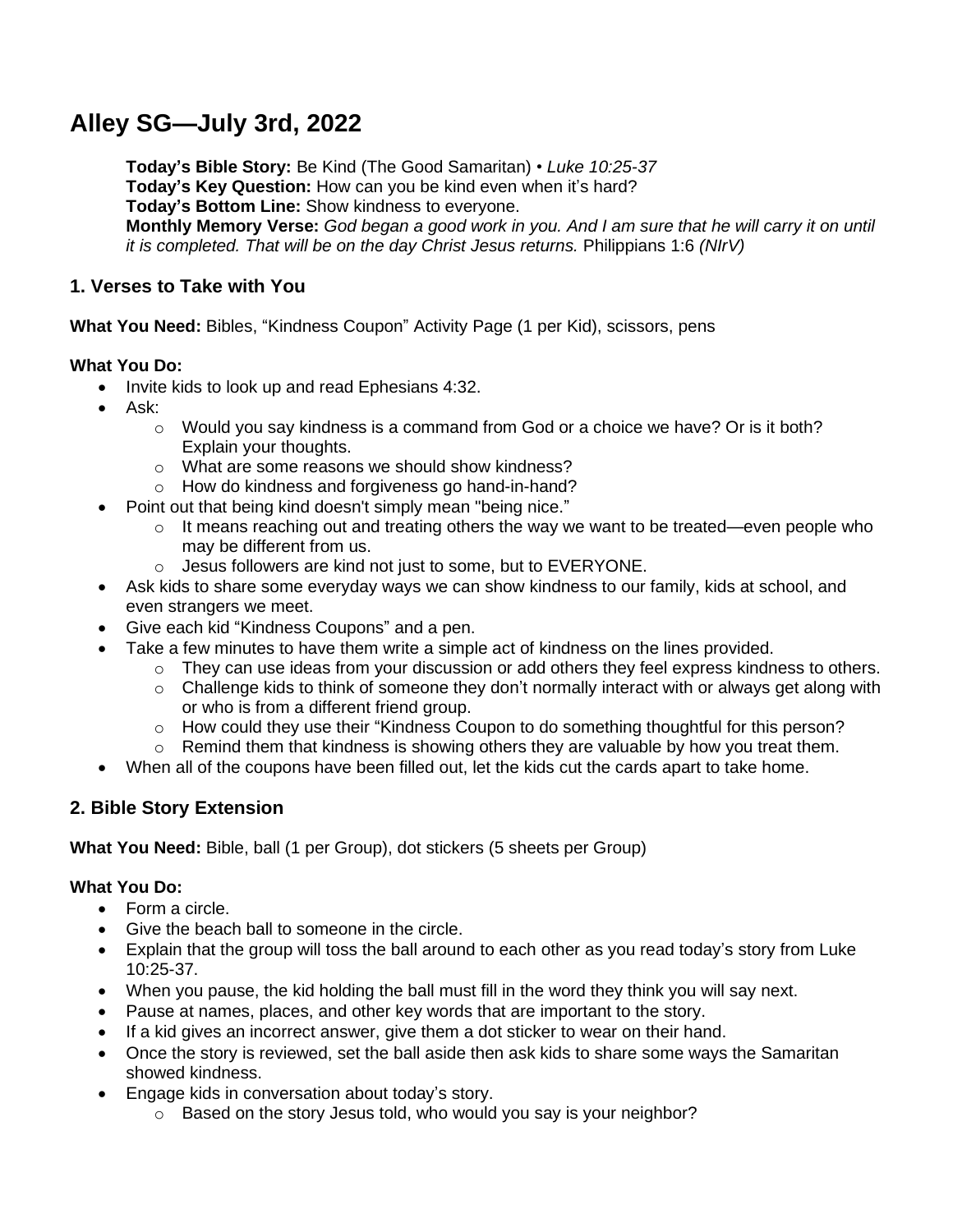- $\circ$  What are some excuses the Samaritan could have made for why he should not stop and help the injured man? *(Jews and Samaritans weren't supposed to talk to or interact with each other; the Samaritan could have potentially been in danger for what he did)*
- o When is it sometimes hard for us to show kindness to people?
- o We tend to only show kindness to those we know and like. How do we show kindness to EVERYONE, even people we really don't like?
- $\circ$  What does it look like for a kid your age to be a good neighbor? Give some specific examples.
- Give each kid a dot sticker (unless they are already wearing one from the game) to wear as reminder to be a modern-day "Good Samaritan."
- Encourage them to look for ways to show kindness to EVERYONE.

## **3. Discussion Questions**

## **Ask:**

- When you really don't feel like being kind or you're struggling with someone who is not easy to like, what's are some things you could think about to motivate you to be kind even when it's not what you want to do? *(remember that each person was made by and is loved by God, try to find something you DO like about that person, think about when someone has been kind to you when you weren't easy to be kind to)*
- Give three reasons why you think God wants us to treat others with kindness.
- Why might kindness feel awkward at times? How can you push through that awkwardness and be more comfortable?

## **4. Hidden Colors**

**What You Need:** Pens, "Hidden Colors" Activity Page (1 per Kid)

## **What You Do:**

- Give each kid a pen and a copy of the "Hidden Colors" Activity Page.
- Invite them to find the name of a color hidden in each sentence.
- Explain that in order to identify the colors, they will have to disregard word spacing and punctuation marks (periods and commas).
- Point out the sentences at the top of the page by way of examples.

#### **Answers:**

- 1. **Gold** (A biG, OLD, hungry dog appeared at our door every morning.)
- 2. **Copper** (The COP PERsuaded him not to create a disturbance.)
- 3. **Black** (The caB LACKed proper brakes to stop at the intersection.
- 4. **Tan** (You shouldn't leT AN upstart like him bother you.)
- 5. **Green** (I aGREE Not to eat all the food.)
- 6. **Red** (NewspapeR EDitors decided to go on strike.)
- 7. **Gray** (LonG RAYon fabrics were loaded on the truck.)
- 8. **Rose** (The sunset makes caiRO SEem magnificent.)
- 9. **Plum** (Some states shiP LUMber and coal on canal barges.)
- 10. **White** (The new laW HIT Everybody's wallet pretty hard.)

#### **What You Say:**

"That wasn't as easy as it seemed. If I didn't already know there were names of colors hidden in those sentences, I'd never have noticed. Good thing I had the answers! Hidden words make for a fun game, but apart from word games and stuff like burps and spiders, some things should never be hidden.